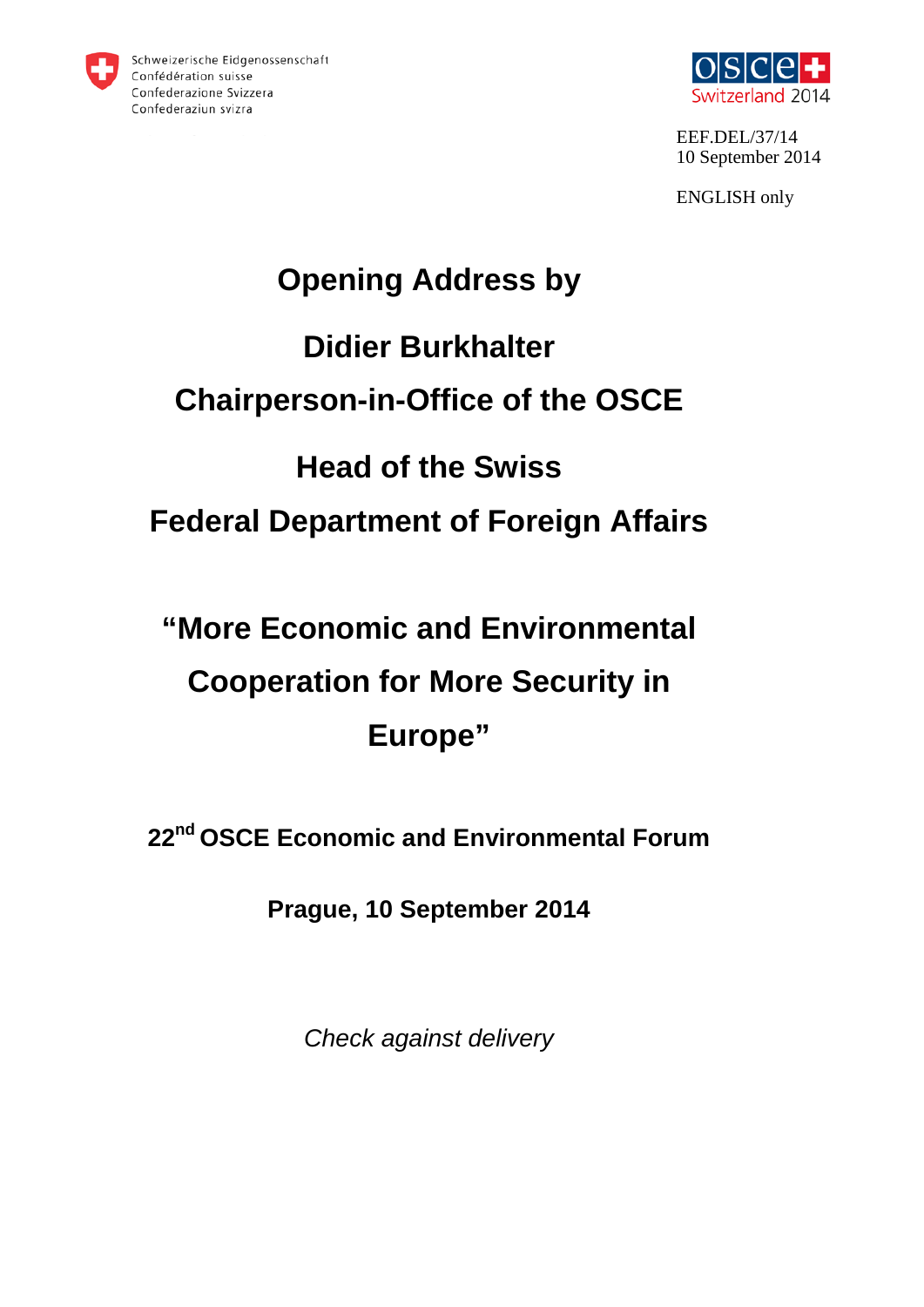*Excellencies, Ladies and Gentlemen,*

Good morning.

It is a pleasure and an honour for me to open the 22nd edition of the Economic and Environmental Forum.

On behalf of the OSCE, I would like to thank the Czech authorities – in particular Foreign Minister Lubomír Zaorálek – for the warm welcome and for hosting the OSCE in this magnificent palace, year after year.

A hallmark of the OSCE is its comprehensive security approach. The notion that cooperation in a broad range of issues is essential for enhancing security in Europe and rendering it indivisible goes back to the Helsinki Final Act.

Today, this notion is more relevant than ever. We need comprehensive measures to address the complex and often transnational security challenges in our globalized world. With its broad set of tools for preventing and resolving conflicts, the OSCE is well positioned to make relevant contributions in this regard.

There is of course still considerable room for improvement in order to enhance the organization's capacity to act. This holds true for all three dimensions of the OSCE's work – the politico-military dimension, the economic and environmental dimension, and the human dimension. Switzerland is committed to strengthening the role and clout of the OSCE, and we will pursue this goal beyond our Chairmanship year.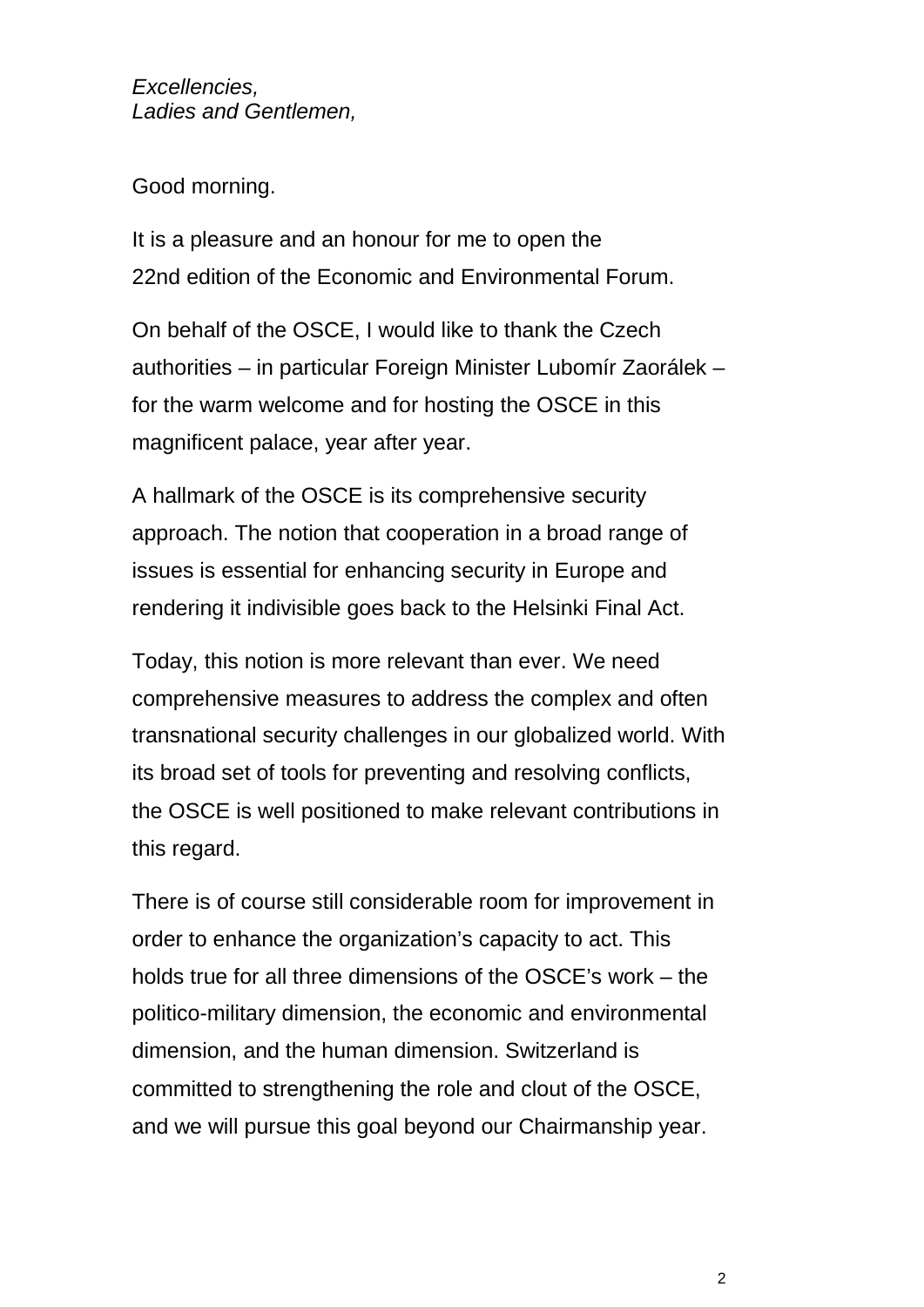The economic and environmental dimension of the OSCE has traditionally been somewhat in the shadow of the other two dimensions. The Ukraine crisis with its economic underpinnings is a stark reminder of how important the economic aspects of security are – not just for the stability of Europe but also for the well-being of the people.

My main message to you today is that there is a strong case for making more use of the OSCE to strengthen cooperative security in the economic and environmental fields.

We, the participating States, should further engage in order to develop and reinforce the activities undertaken both by the Secretariat – in particular the Office of the Coordinator of Economic and Environmental Activities – and by the OSCE field operations in this area.

One specific field where the Swiss Chairmanship is promoting the logic of cooperation concerns the effective prevention and response to natural disasters. We are gathered here to discuss how we can best move forward in this field, and I will outline the Chairmanship's position on this in a minute.

But let me first elaborate on why we think there is a need for more economic and environmental cooperation in general.

\*\*\*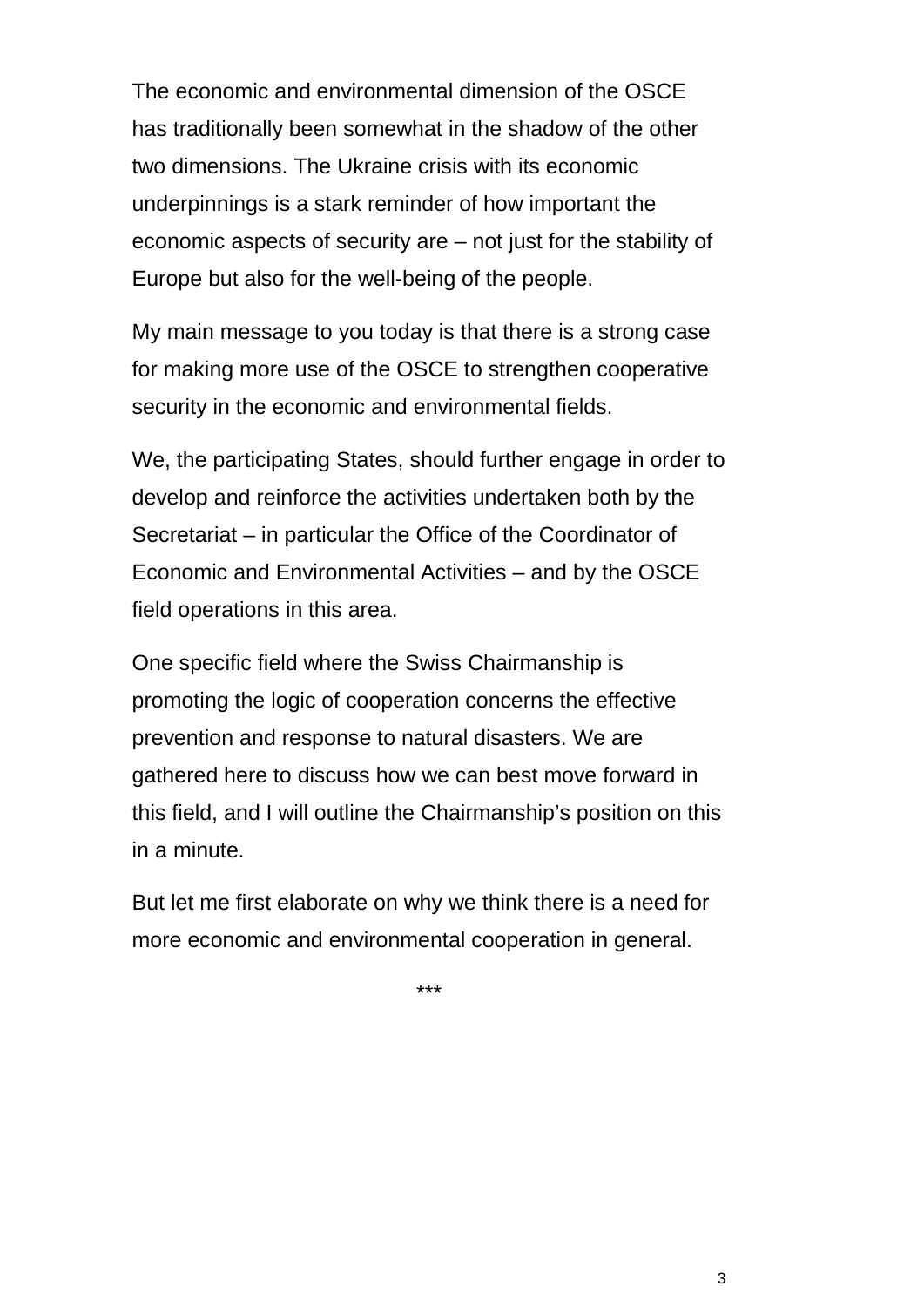The Helsinki Final Act made the case for developing cooperation in the fields of trade, industry, science and technology, the environment and other areas of economic activity as a means to reinforcing peace and security in Europe. Participating States also undertook to work towards the widest possible harmonization of international standards and technical regulations to that end.

Implementation work on these issues within the OSCE framework has remained limited to this day – more so in the economic field than in the environmental field, but much more could be done in both.

During the Cold War, the division of Europe was an obvious reason for the limited progress. A second reason is that economic and environmental issues have traditionally been predominantly addressed elsewhere.

This holds particularly true for the economic realm. The landscape of relevant international institutions speaks for itself: There are specialized organizations like the WTO and the OECD for questions concerning international trade and the international economic order. And there is the EU, which has been at the forefront of efforts to structure economic relations in Europe beyond its borders.

I am not suggesting that the OSCE should seek to pick up any of the functions of these organizations. The OSCE is a security organization – the world's largest regional security organization –, and it should stay that way.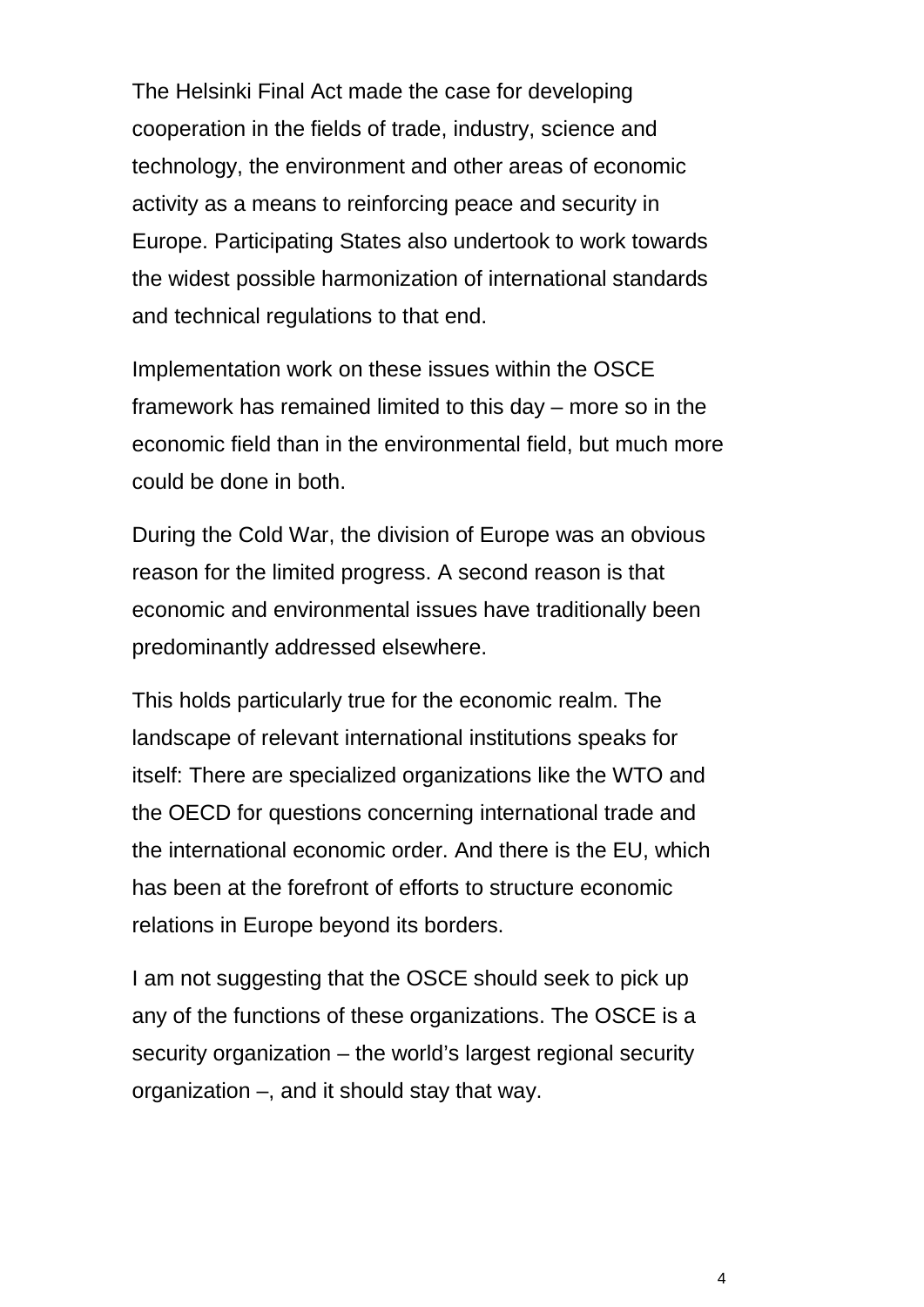But the fact is that there are economic border lines and frictions within the OSCE area that have contributed to the rapid decrease in security we have witnessed in Europe in the past few months. The OSCE as a pan-European organization could and should be a platform for addressing some of these problems and finding ways of mitigating them in cooperative ways.

Since the early 1990s, the EU and Russia have attempted to create a joint economic framework. There was a "Partnership and Co-operation Agreement". There was also the project of the "Common European Economic Space" that was jointly launched by Brussels and Moscow. There were ideas such as a free-trade zone from Vancouver to Vladivostok, an energy partnership and a pan-European transport infrastructure.

All these initiatives have failed to materialize. Today, we have two different integration schemes, the European Union and the Eurasian Union. These two schemes are difficult to reconcile in terms of standards and regulations. They have also come to stand in political competition to each other.

The lack of a stable pan-European economic order and the broader estrangement between Russia and the West over the past decade have contributed to the Ukrainian crisis and to the related crisis of European security. Conversely, the deteriorating security environment and the application of the political instrument of sanctions have had major negative *economic* effects – on everyone involved. The link between security and economics is manifold.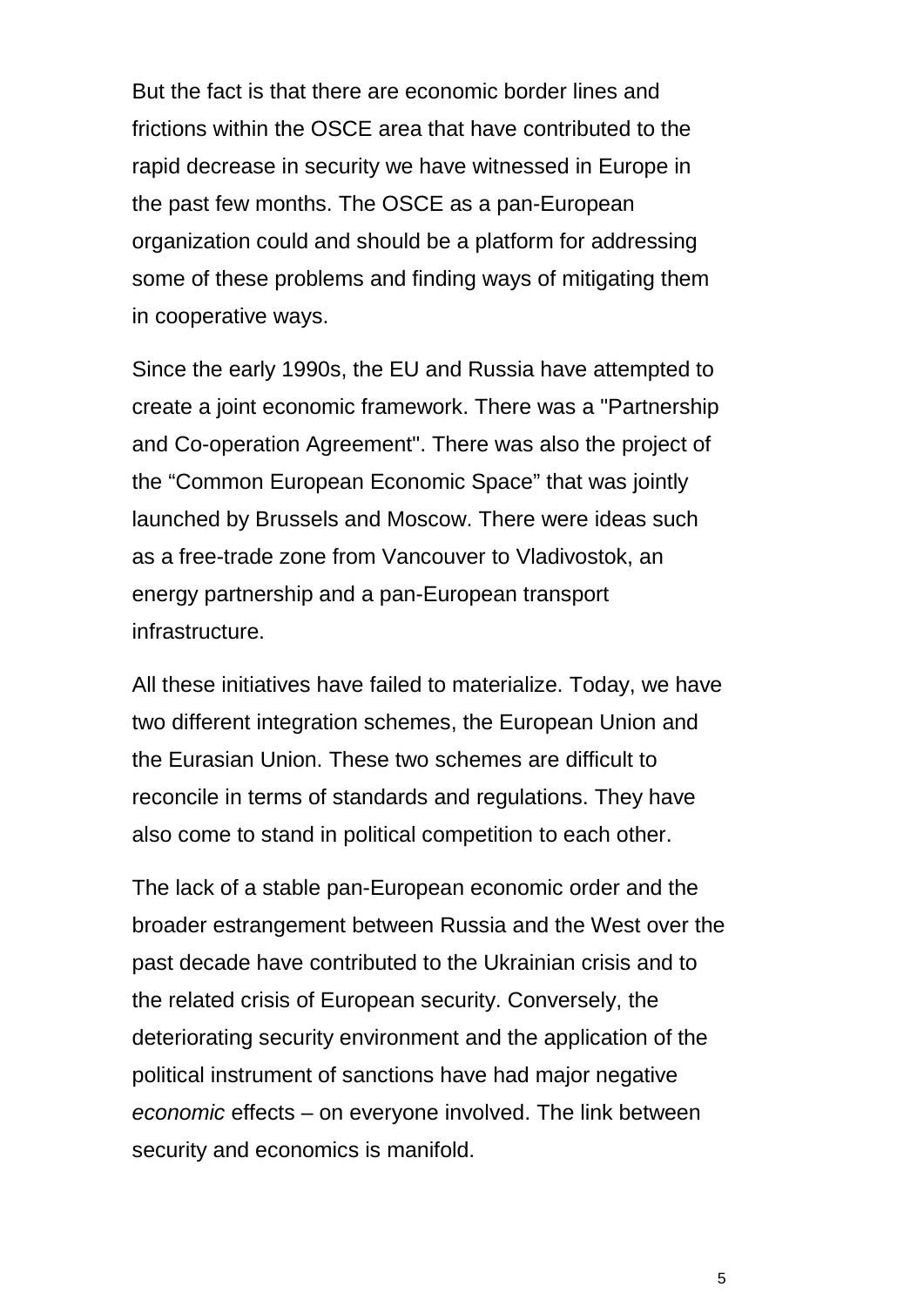It is precisely at the interface of security and economics that the OSCE should play a bigger role.

How to render Ukraine a trade bridge rather than a trade frontier must be worked out in the ongoing trilateral talks between Ukraine, Russia, and the EU. But implementing any solution will likely require accompanying measures to rebuild confidence and assure verification of commitments through transparency and impartial monitoring and reporting. This is one area where the OSCE could play a role.

Applying traditional OSCE instruments such as confidencebuilding measures and monitoring to economic challenges may reflect out-of-the-box thinking at this stage. But such ideas are worth exploring. We may well conclude that building up such kinds of capacities within the economic and environmental dimension of the OSCE could make a vital contribution to strengthening pan-European security and stability.

Irrespective of whether and when such OSCE measures come into play, there is much scope for using the OSCE as a platform for dialogue on the economy-security nexus. The OSCE can contribute to efforts to return to shared perspectives on economic cooperation and build bridges between integration schemes. It can serve as a reference frame for the 57 participating States to identify ways of strengthening pan-European connectivity through cooperation, and this well beyond the economic field.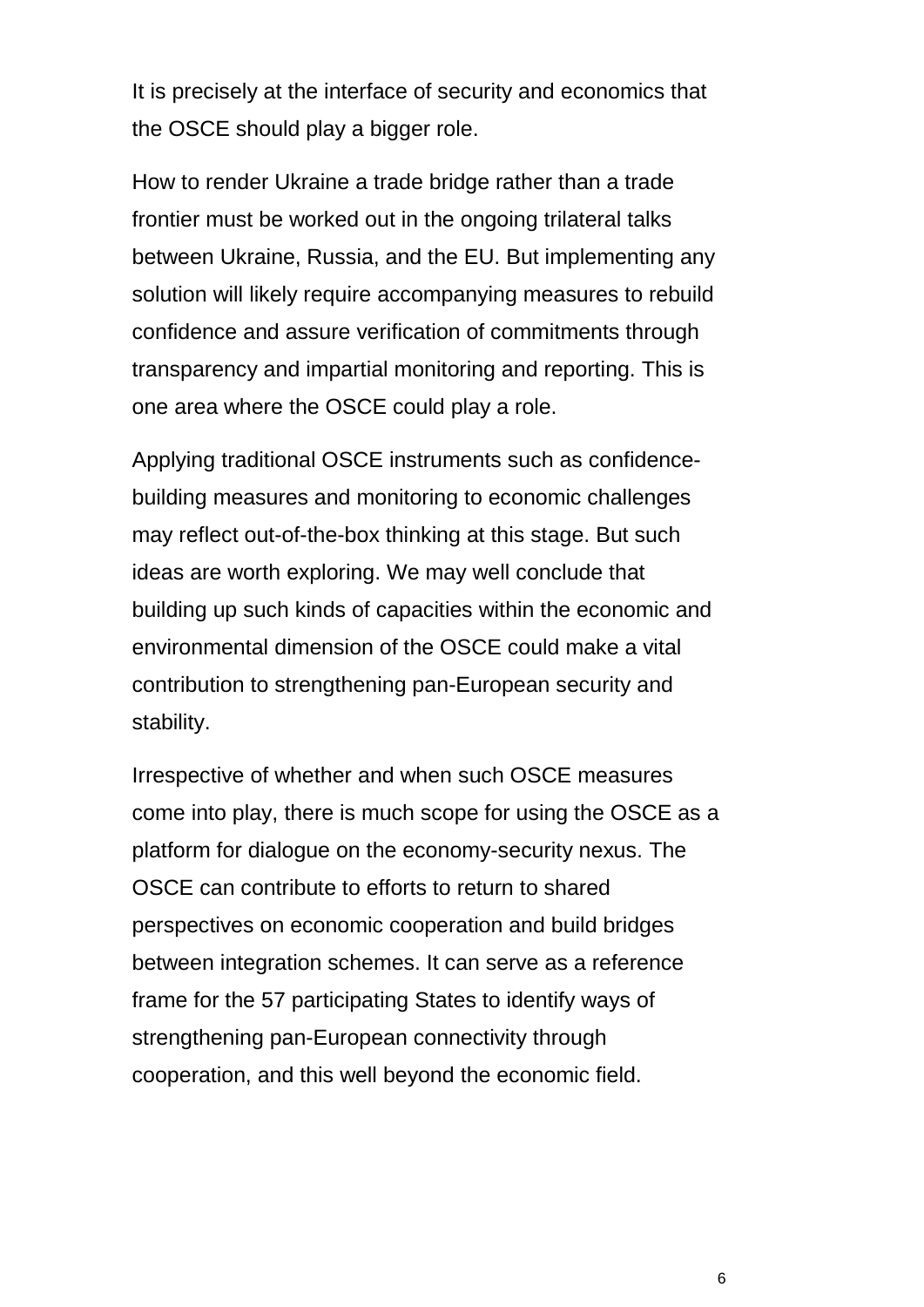None of this will happen overnight. But it is time for a thorough discussion on these issues. The Ukraine crisis has demonstrated how important they are.

Concerning Ukraine, let me add here that I strongly welcome the ceasefire agreed by the parties in Minsk last Friday. The agreement marks a real opportunity to finally reverse the logic of escalation. The OSCE remains fully committed to helping de-escalate and resolve the crisis.

The Swiss Chairmanship has been involved in the efforts that led to this agreement from the outset through Ambassador Heidi Tagliavini who represents the CiO in the Trilateral Contact Group. It remains a priority for us to actively support dialogue aimed at sustaining the ceasefire and launching a political process in accordance with the Minsk protocol. In this context, we are also ready to facilitate and host any meeting between Ukraine and Russia at the presidential level.

A second current priority of the OSCE is to expand the Special Monitoring Mission and rapidly adapt it to the new monitoring needs arising from the ceasefire. More than 70 specialists are now in the Donetzk and Luhansk regions to monitor the ceasefire. Further monitors are being recruited and deployed as we speak.

The SMM has also established a clearing house mechanism among the parties to deal with reported violations of the ceasefire and other incidences. Moreover, discussions are underway on possibilities of integrating as soon as possible national drones as in-kind contributions by participating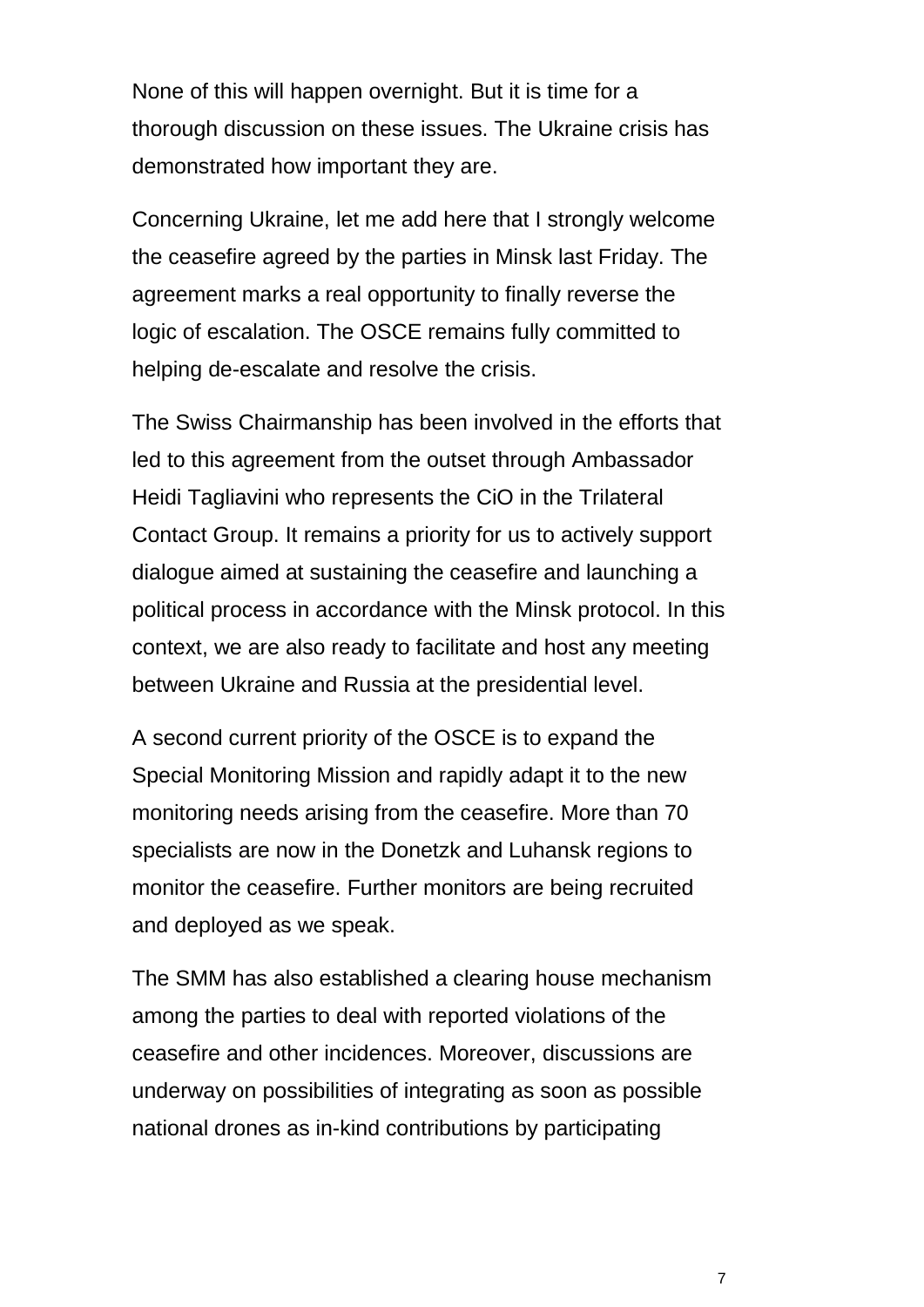States into the SMM monitoring scheme. OSCE-owned drones will also be deployed soon.

Finally, a third priority concerns the OSCE's assistance with the broader processes of reconciliation and reform in Ukraine. One major contribution the OSCE can make is to support inclusive political dialogue within Ukraine. Public debates on all issues relevant to bringing back peace and stability to Ukraine, including decentralization and reconstruction, will be an important way of rebuilding trust and fostering a sense of common purpose.

The Chairmanship has made all necessary preparations to nominate a Special Representative and provide mediation expertise in support of any such dialogue formats in Ukraine.

\*\*\*

#### Ladies and gentlemen

The Ukraine crisis is a prime example of how important comprehensive security approaches are today. The OSCE has come to play an important role in this crisis not just as a platform for dialogue but also because of its broad set of tools for preventing and resolving conflicts.

By strengthening the economic and environmental dimension of the OSCE we will further strengthen the organization's comprehensive security approach. Progress is most likely to be made if we proceed on an incremental basis, topic by topic.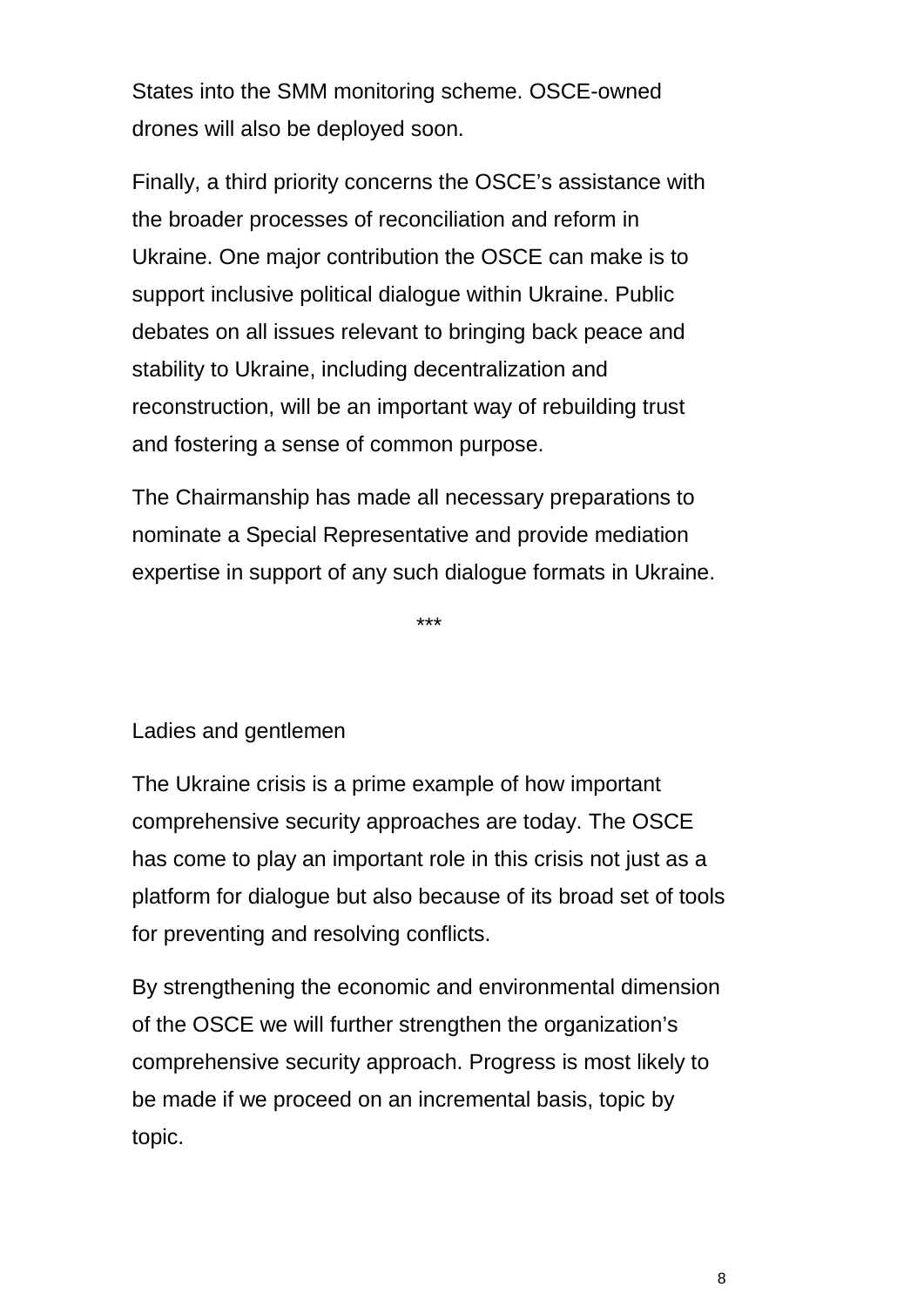The Swiss Chairmanship – in the framework of our joint work plan with Serbia – has proposed that the focus this year be on cooperation in the context of natural disasters. The objective of this 22nd Economic and Environmental Forum is to promote an integrated disaster risk management approach in order to improve the resilience of population groups at risk in the OSCE region.

We have chosen this topic for three reasons.

First, we think the topic is relevant. Natural and man-made disasters impact everything: our planet, our health, our livelihoods. And they can happen anytime and anywhere. Changes in the earth's climate can have an impact in the form of extreme weather events, including worsening heat waves and droughts, increased flooding, and more severe storms. Such extreme events have a serious impact on development efforts, particularly in fragile states. But they also affect industrialized countries, where they can result in the loss of human life and material damages.

The OSCE region has seen a number of natural hazard triggered disasters lately. Russia and Greece had to fight large scale wild fires in 2010. In the USA, "Superstorm Sandy" was the deadliest and most destructive hurricane of the 2012 Atlantic hurricane season, as well as the second most costly hurricane in United States history. In Bosnia and Herzegovina, Croatia, and Serbia, the heaviest rainfalls in the past 120 years caused the worst flooding disaster in over a century in May this year.

9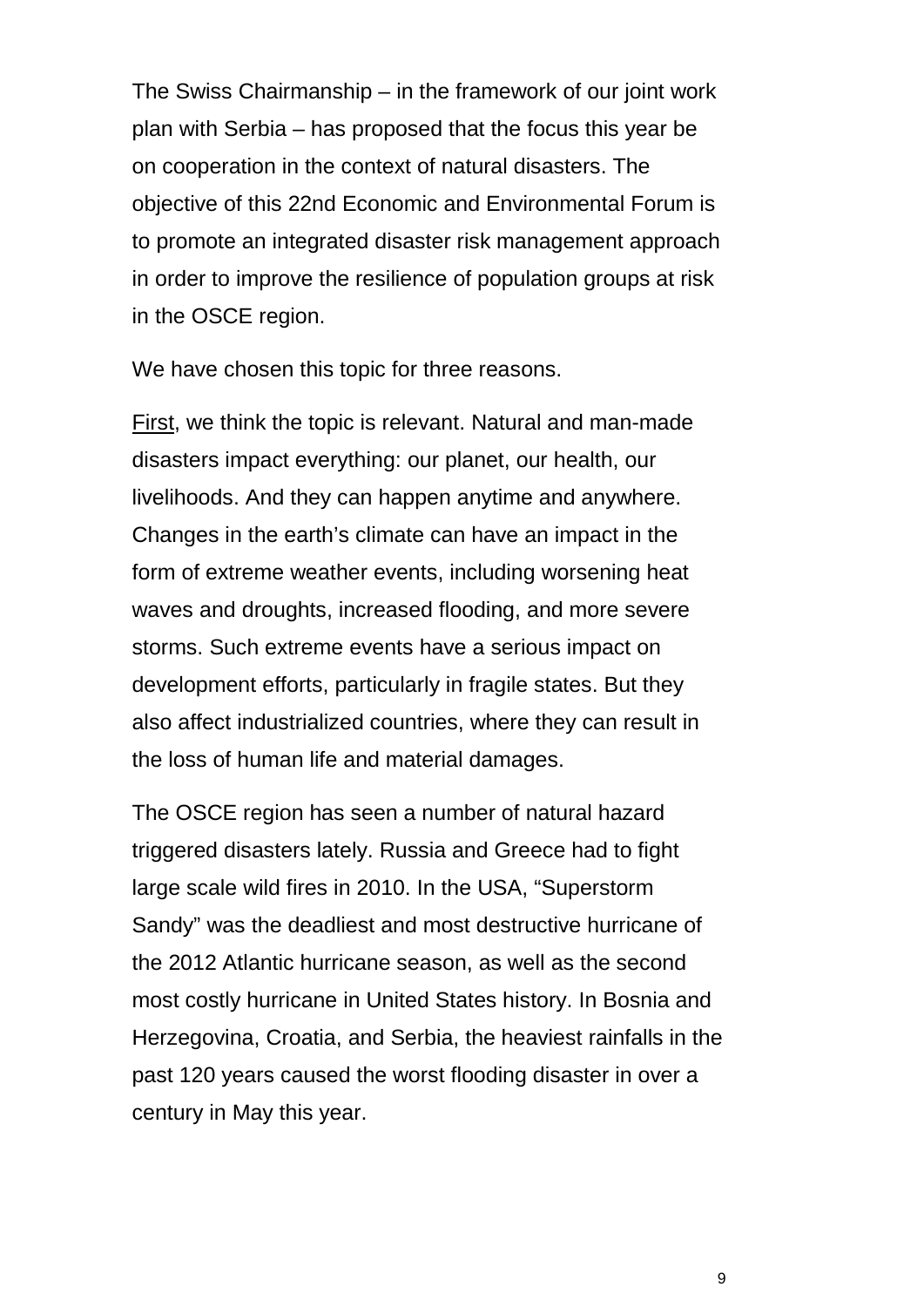Second, improving effectiveness in dealing with natural disasters will have a direct positive impact on our citizens. This is in line with the leitmotiv of our Chairmanship, which is to contribute to the creation of a security community for the benefit of everyone – rather than just for the benefit of states.

Third, managing disasters is a suitable topic for fostering cooperation. The challenges of natural hazard-triggered disasters can mobilize *people* to work together, and thus help build confidence beyond borders and despite conflicts.

The topic is also suitable for fostering cooperation between OSCE participating States east and west of Vienna. I am very pleased that the 2015 Serbian Chairmanship will continue our work in the field of disaster risk reduction, and more precisely in the field of water governance.

Moreover, the topic of disaster management concerns all three dimensions of the OSCE and is likely to spur crossdimensional cooperation in the spirit of comprehensive security.

Within the OSCE, discussion on disaster risk reduction has been sporadic so far. Some work has been done on cooperating on disaster preparedness and response. Based on the discussions held in two preparatory meetings in Vienna and Montreux, the Chairmanship proposes building on this work and taking it further in three areas:

- disaster *prevention*,
- integrated disaster risk management, and
- cross-border co-operation.

10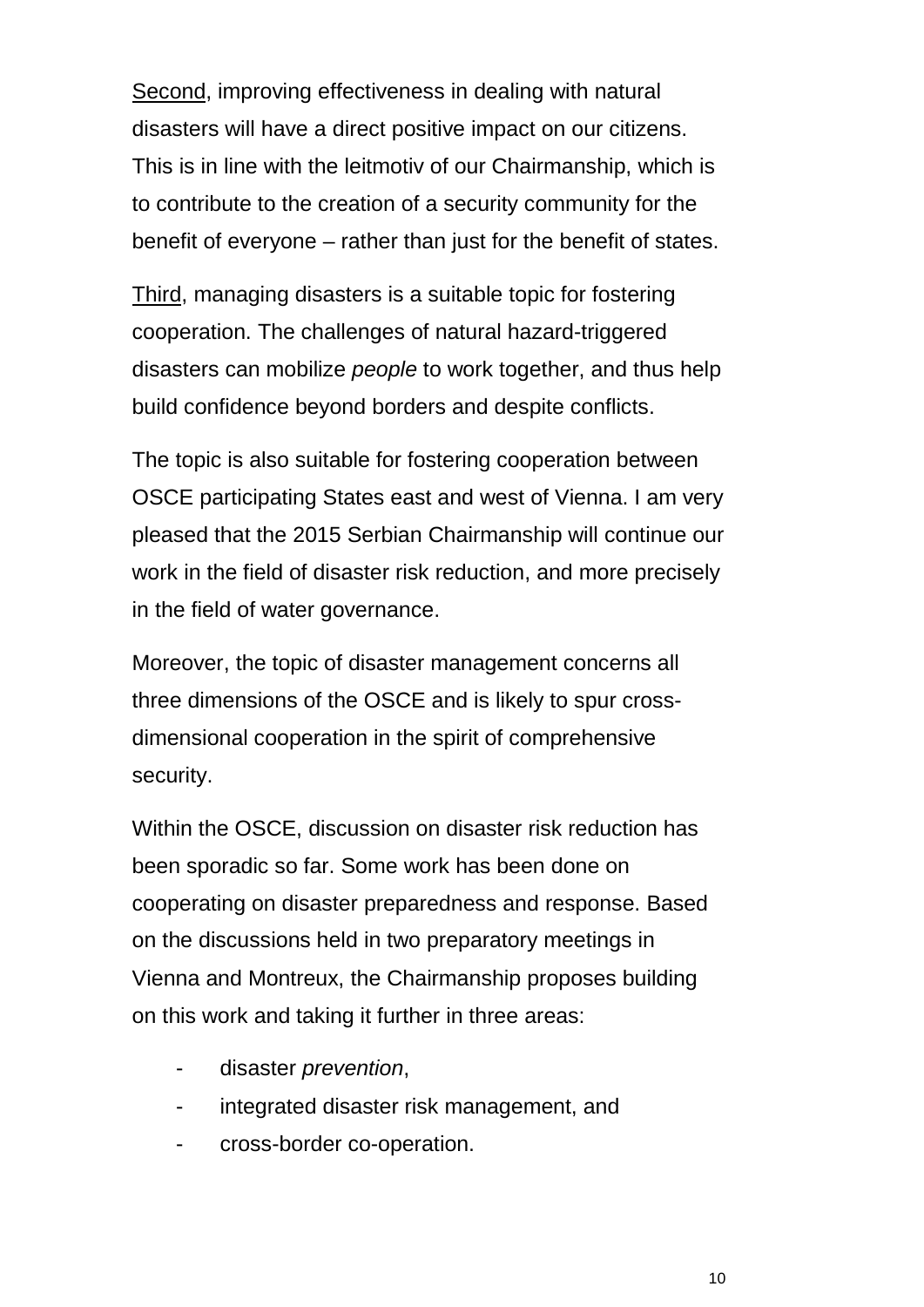Let me make a few observations on each of these areas in turn.

First, prevention is better than cure.

Major natural and man-made disasters often act as wake-up calls for decision makers. They generate a set of lessons learned that sometimes dramatically change public perceptions and national policies. Much suffering could be avoided if we did more on the *prevention* side. While natural hazards are inevitable, high mortality and large-scale destruction are not.

The benefit of shifting the paradigm from emergency response to a more proactive, integral, and systematic approach is broadly acknowledged. Yet moving from a culture of reaction towards one of prevention of natural hazard triggered disasters is a major political challenge involving different policy sectors and stakeholders at multiple governmental levels.

Particularly through its field operations, the OSCE is well placed to raise awareness of the importance of disaster prevention, to engage communities in preventive action, and to incorporate local knowledge into national contingency plans.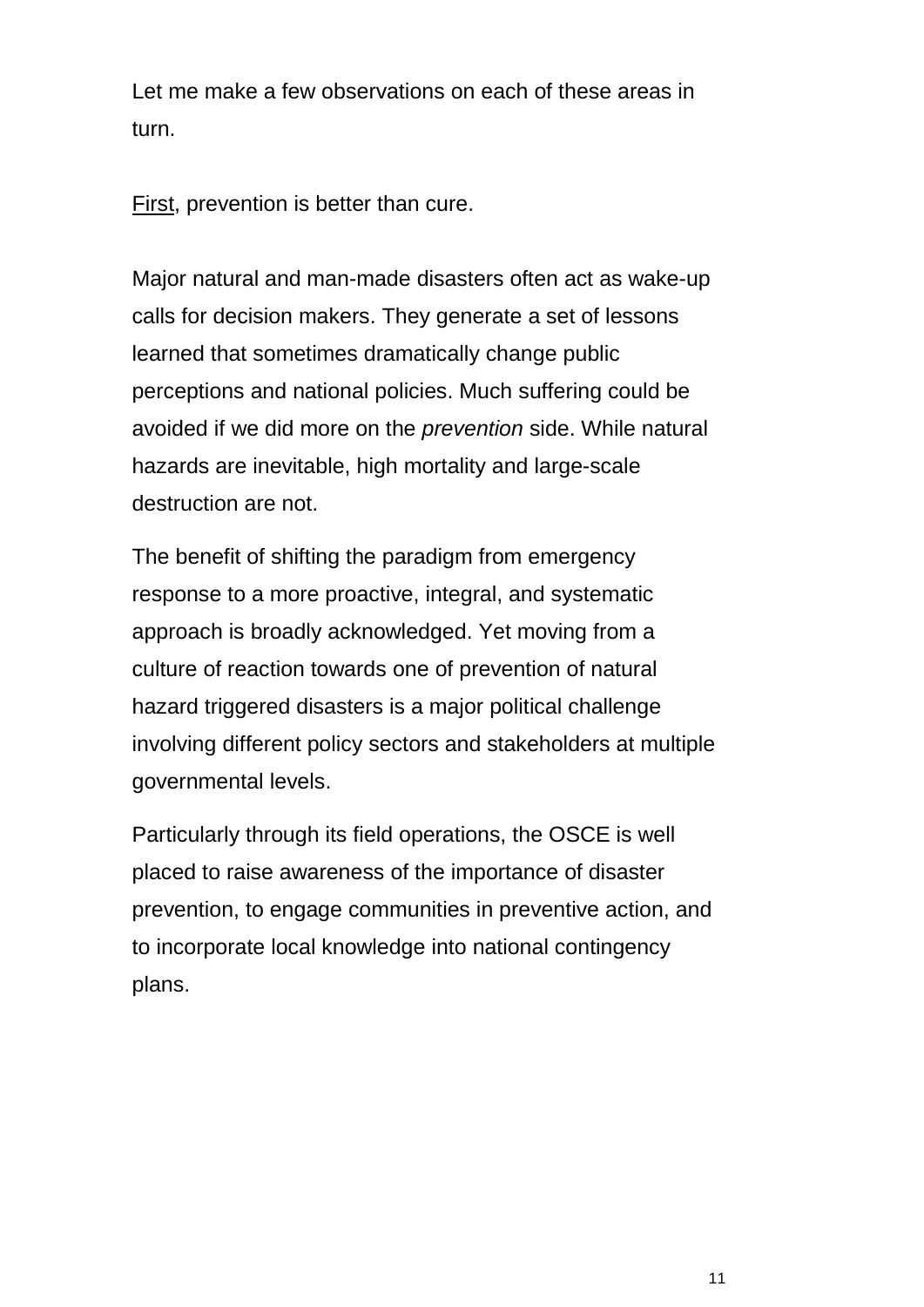The second proposal of the Swiss Chairmanship is for the OSCE to adopt an integrated risk governance approach. As such, disaster risk governance will only be "integrated" and "comprehensive":

- if there is political will from the respective governments;
- if it takes into account multiple hazards and their numerous interactions;
- if it encompasses all main stakeholders, including the private sector and civil society; and
- if it involves all levels of authorities: from national down to local governments.

Integrated disaster risk management should be an integral component of a comprehensive security perspective. Reducing risks means increasing security and safety.

The OSCE has to offer added value in this regard as it brings in a security perspective in ways that other organizations do not. The OSCE should focus on this comparative strength while at the same time avoiding duplicating activities in areas where other institutions like the EU are better placed to lead efforts.

As a third point, the Swiss Chairmanship proposes strengthening cross-border cooperation. Natural hazardtriggered disasters, like other cross-cutting global risks such as cybercrime, often transcend national boundaries. Collective prevention, preparedness, and response are indispensable.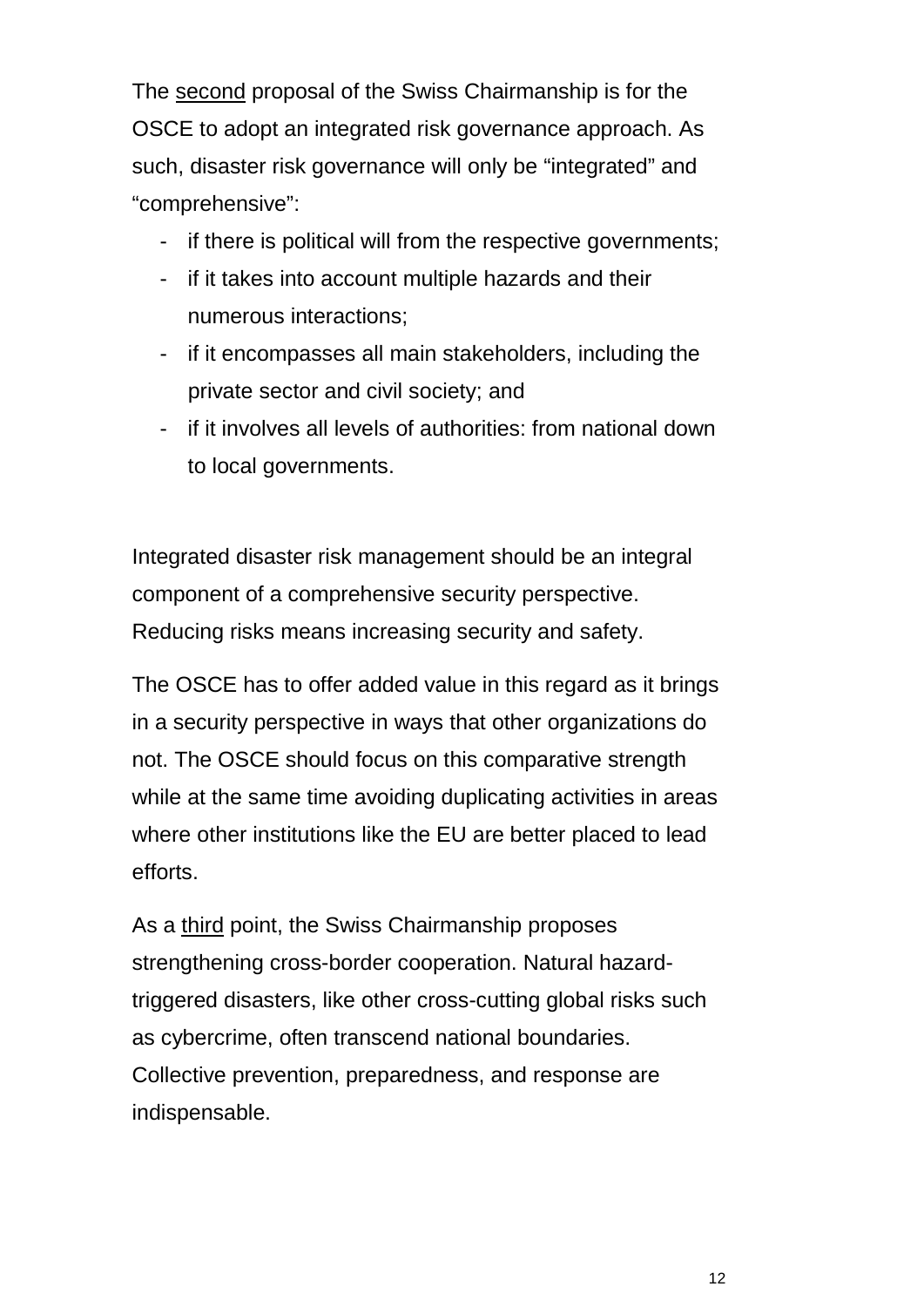The transboundary and global characteristics of disaster risks require cooperative efforts across borders both in their assessment and in their management. In particular we must be looking at the systemic linkages between the politicomilitary, socio-economic, financial, environmental, and transnational components of disasters.

One of the points often raised during the two preparatory meetings was that cooperation based on expertise and experience in the field of disaster risk reduction can have a positive impact on relations between states. Such cooperation can build trust. Technical cross-border cooperation in disaster risk management is a win-win situation for all parties involved and can be a powerful apolitical way to bolster trust among stakeholders.

Switzerland supports a number of projects to this end. One of these projects aims at "Restoring Ecosystems to Mitigate Floods and Improve Co-operation between Countries in Transboundary River Basins in Eastern Europe". It includes practical work to mitigate floods through the restoration of ecosystems in the transboundary Dniester river basin shared by Moldova and Ukraine. It also promotes partnership and the sharing of expertise among Belarus, Moldova, and Ukraine.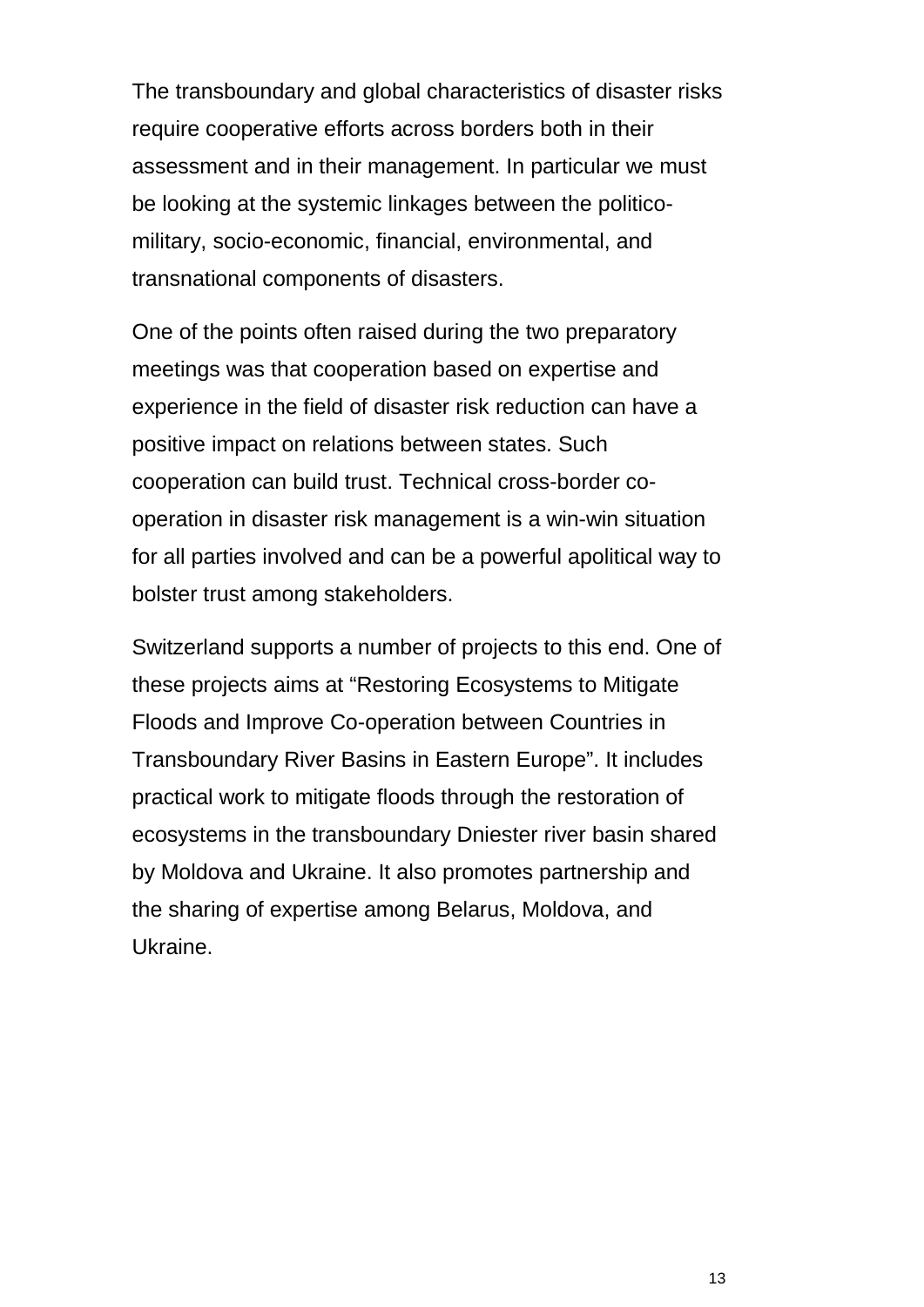### *Ladies and Gentlemen*

The 22nd Economic and Environmental Forum comes at a crucial time as we engage in global efforts to define an ambitious post-2015 agenda on sustainable development. Reducing the risk for natural disasters increases our prospects for building the sustainable future we want.

To advance these efforts, we are also preparing for the Third World Conference on Disaster Risk Reduction in Sendai (Japan) next March to agree on a post-Hyogo Framework for Action agenda for disaster risk reduction. The new international agreement on climate change post-2020 will also become an important future instrument for climate change adaptation and disaster risk reduction.

The Swiss Chairmanship encourages OSCE participating States to demonstrate political leadership at the regional and the global level by bringing the comprehensive security approach into this global agenda and promoting the notion of integrated disaster risk management.

I welcome this morning's respective keynote speeches by UN Special Representative Margareta Wahlström and Professor Thomas Stocker. You are both most influential in shaping this global agenda, and the OSCE will greatly benefit from your insights.